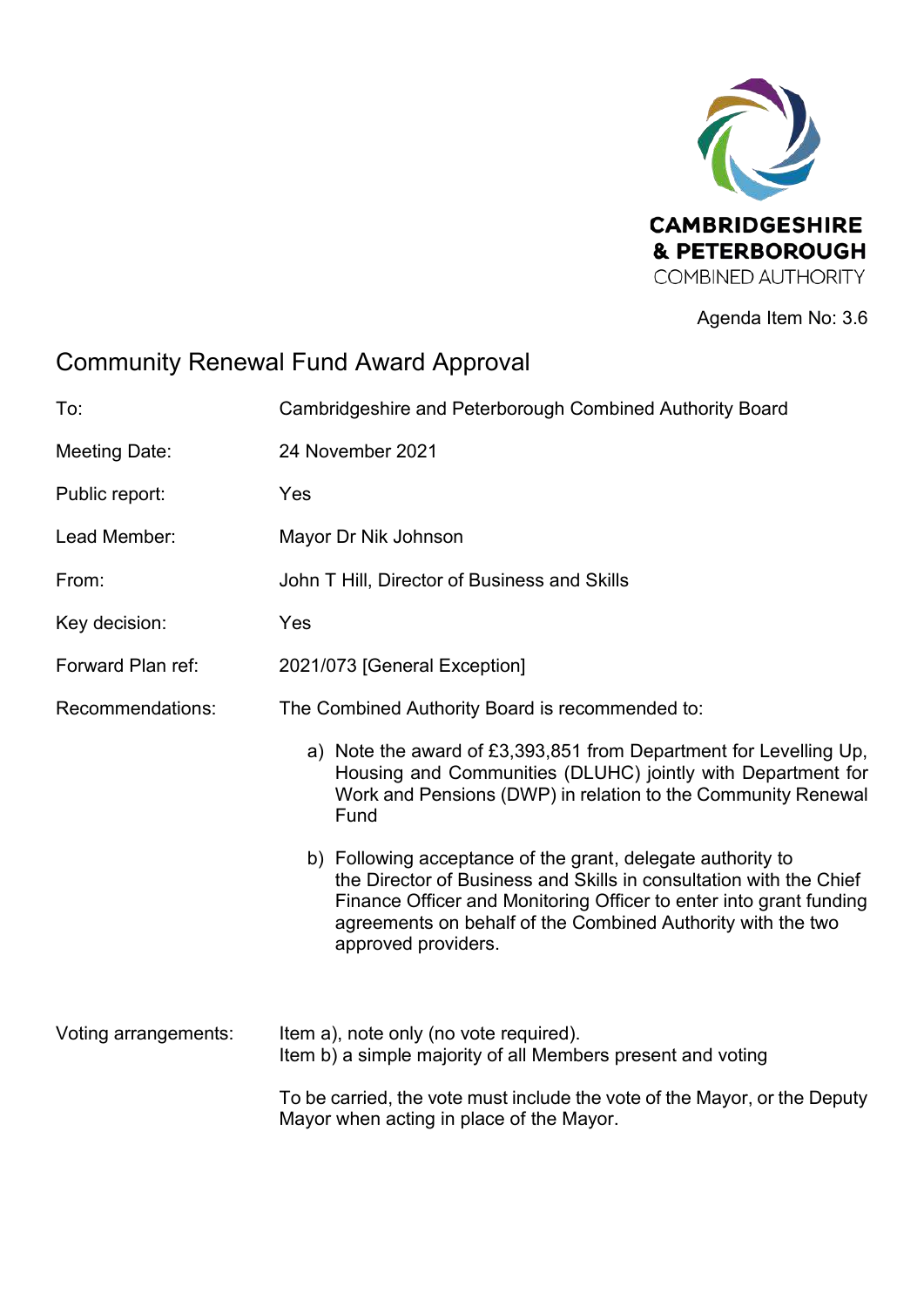#### 1. Purpose

- 1.1 The Board is invited to note the proposed grant funding to the Combined Authority being offered jointly from Department for Levelling Up, Housing and Communities (DLUHC) and Department for Work and Pensions (DWP) relating to the Community Renewal Fund (CRF).
- 1.2 The Board is requested to delegate authority to the Director of Business and Skills to enter into grant funding agreements for delivery of the two approved projects.
- 1.3 To facilitate immediate commencement and delivery of the projects confirmed in the funding award the Board delegation is sought to mobilise through a Grant Funding Agreement to the Cambridgeshire and Peterborough Growth Company to enable variation of existing contract to be signed with the delivery partner.

#### 2. Background

- 2.1 On the 3<sup>rd</sup> November 2021 Government announced nationally the outcome of the Community Renewal Fund competition with the Combined Authority securing approval of two projects with a grant value of £3,393,851 from the seven that were submitted in June 2021. Award offer letter from the joint Government Departments is at Appendix 1. The full list of successful projects can be viewed on the .Gov webpage: <https://www.gov.uk/government/publications/uk-community-renewal-fund-successful-bids>
- 2.2 The Combined Authority in its designated role as Lead Authority for the CRF submitted a shortlist of seven project applications from Cambridgeshire and Peterborough to a value of £6.6million
- 2.3 The two successfully approved projects are below and also brief outline contained at Appendix 2:

|              | Project Name   Project Delivery Organisation             | <b>CRF Awarded to Project</b> |
|--------------|----------------------------------------------------------|-------------------------------|
|              |                                                          |                               |
| Start & Grow | Cambridgeshire and Peterborough Combined                 | £2,480,000                    |
|              |                                                          |                               |
|              |                                                          |                               |
|              | Authority                                                |                               |
|              |                                                          | £847,305                      |
|              | Turning Point   Cambridgeshire and Peterborough Combined |                               |
|              |                                                          |                               |
|              | Authority                                                |                               |
|              |                                                          |                               |

- 2.4 A 2% management fee will be retained by the Combined Authority to provide the Lead Authority role in the oversight, reporting and monitoring function as per the Local Assurance Framework. This Lead Authority Management Fee equates to £66,546. The project business plan has the majority of this work being outsourced to the Growth Co with only high level review and monitoring retained by the Combined Authority.
- 2.5 As outlined in the UKCRF prospectus the Lead Authority of each of the 100 priority places will also receive capacity funding to have completed the local process inviting and appraising bids, then preparing and submitting a shortlist. Each Lead Authority is receiving a fixed amount of £20,000 per priority place. As the Lead Authority for Fenland and Peterborough the Combined Authority will receive £40,000.
- 2.6 The project delivery window for all projects has also been extended from the original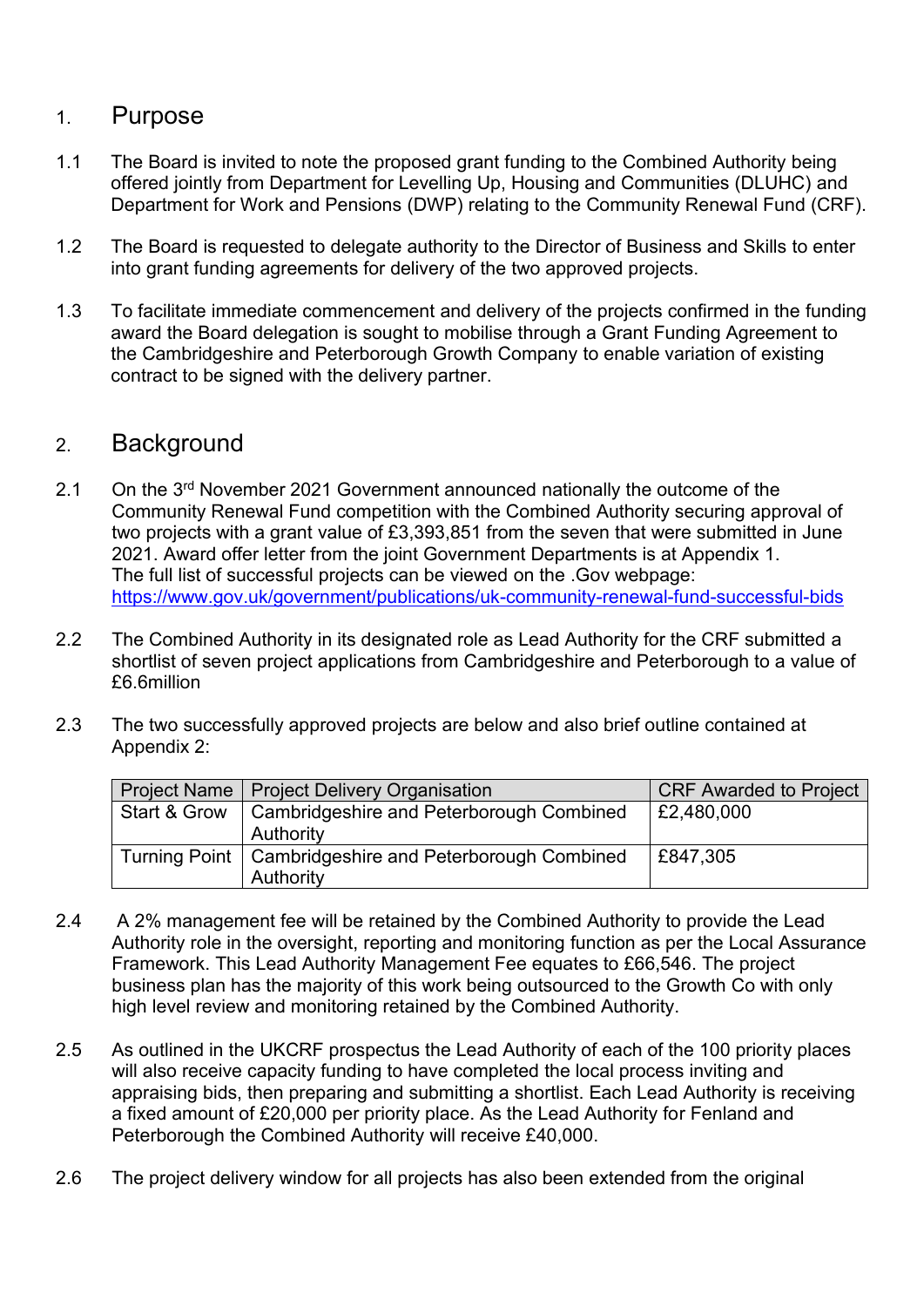proposed end date of 31 March 2022 until 30 June 2022, this to accommodate the later announcement from Government and its impact on a timely start date.

- 2.7 Given the short window for delivery of the programme the Combined Authority is asked to approve mobilisation of the two projects and delegate authority to the Director of Business and Skills to enable contracting with the delivery partners through the Cambridgeshire and Peterborough Growth Company.
- 2.8 It is understood that the funding provided will be via a revenue grant and therefore can be awarded to the Cambridgeshire & Peterborough Business Growth Company Limited.
- 2.9 The payment of the grant from DLUHC has been confirmed to be in two tranches, the first in December 2021 and then the final payment in July 2022 after successful completion of the projects. This means the final grant payment is retrospective against delivery and does require the projects to be cash-flowed by the Combined Authority. The Combined Authority will seek to mitigate the risk associated with this payment profile by mirroring any conditions within the grant agreement (such as payments being based on outcomes, or ringfenced to specific areas of the projects) in its onward agreement with the Growth Company.
- 2.10 The Grant Funding Agreement for the two selected projects is expected from DLUHC to the Combined Authority imminently and once satisfactorily reviewed by Legal and Finance teams, the Chief Finance Officer will accept the grant within his delegated capacity within the Constitution to accept grant funding into the Combined Authority.
- 2.11 The five projects from the Combined Authority submission which were unsuccessful at getting approved for funding are listed below. Each have been notified of the outcome and more detailed feedback on each bid is awaited from DLUHC to be relayed to each bidding organisation to aid learning and improvement ahead of launch of the Shared Prosperity Fund.

| Project name                                                  | <b>Project Organisation</b>      |
|---------------------------------------------------------------|----------------------------------|
| Cambridgeshire and Peterborough Region of Learning<br>(CPRoL) | <b>Cambridge City Council</b>    |
| Unleashing Fenland's Potential                                | Cambridgeshire ACRE              |
| The Place - Connect, Create, Grow                             | <b>Peterborough City College</b> |
| Innovate-2-Zero                                               | <b>Opportunity Peterborough</b>  |
| <b>Fenland Sustainable Futures</b>                            | <b>West Suffolk College</b>      |

2.12 Updates on this CRF grant award offer was given to the Business Board on 8th November 2021 and the Skills Committee on 10th November 2021.

#### Significant Implications

- 3. Financial Implications
- 3.1 Due to the delays in the decision from DLUHC and the CPCA having not yet received the official Grant Funding Agreement, the exact financial details of the grant award are not yet known. The first payment, which is expected in December, may be delayed dependant on